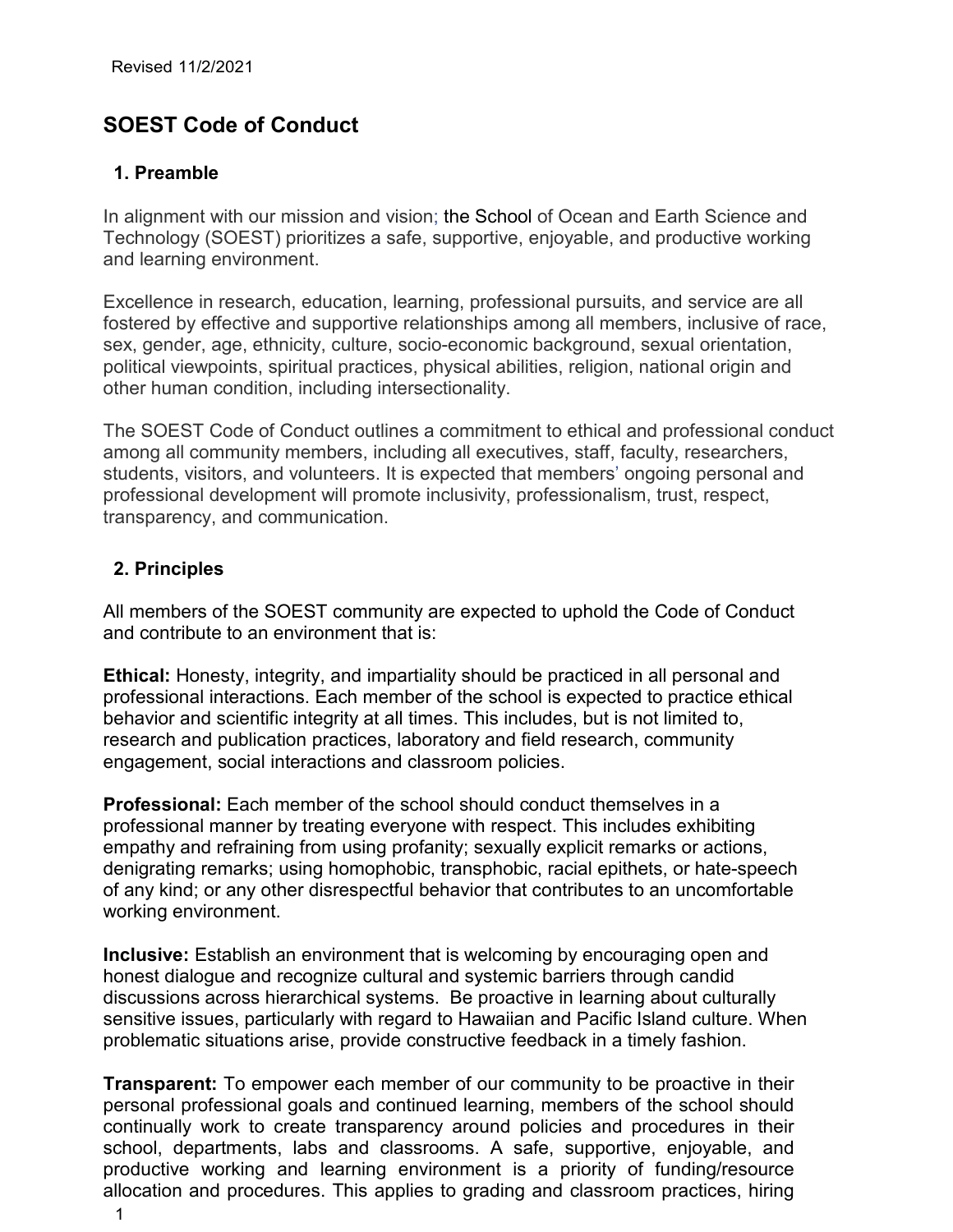and promotion processes, and professional development opportunities.

# **3. Conducting Research in Hawai'i**

One of the key roles of the University and SOEST is to serve the State of Hawaiʻi. As a member of the SOEST community you are expected to be respectful in all field activities and interactions with the public. Positive relationship-building is critical both in strengthening the quality of scientific research as well as in fostering lasting public support of research in Hawaiʻi. The following guidelines may help promote this effort.

- **Respect and engage communities**. Building and nurturing relationships is critically important to conducting research in Hawaiʻi. Introduce yourself, be forthcoming about the goals and procedures of your research, and consider how your research will positively or negatively impact the communities in which we work. Invest in the long term: practice open and consistent communication with communities throughout the entire research process from the beginning to end, including writing grant proposals and sharing the results. Be prepared to adjust research approaches or focus to fit the needs of the place and the community or to mitigate negative impacts.,
- **Respect the land, ocean and natural environment**. Always request permission for land access and sample collection. Respect the decision, even if permission is denied. Before collecting a sample, pause and consider the value of the sample to the place as well as to people who may come after you. Consider the potential impacts of your chosen collection methods. Whenever possible, work in collaboration with local community and stewards to design sampling methodology that has the least impact possible on the location of your research.
- **Respect ōlelo Hawaiʻi, the language of this place**. If you use ʻōlelo Hawaiʻi and place names do so properly and consistently. Consider the full meaning of the language being used. Recognize and plan for the added responsibility that comes with employing Hawaiian terms and concepts. In written work, use proper diacritical marks (i.e., kahakō and ʻokina) appropriately.
- **Respect Indigenous knowledge**. In you employ indigenous data and knowledge recognize the stewardship practices must adhere to the protections afforded Indigenous knowledge under the United Nations Declaration on the Rights of Indigenous Peoples and the Hawai'i State Constitution.

Additional resources may be found at the following links:

- [Kūlana Noi'i](https://seagrant.soest.hawaii.edu/wp-content/uploads/2021/09/Kulana-Noii-2.0_LowRes.pdf) guidance on building more just and generative relationships between researchers and community members in Hawaiʻi
- Wehewehe: Hawaiian-English dictionary
- Ulukau: Hawaiian place names
- Papakilo Database: place names, genealogy, and Hawaiian newspapers
- UHM Library: other resources
- UH ITS: Hawaiian diacritical marks for Windows and Mac OS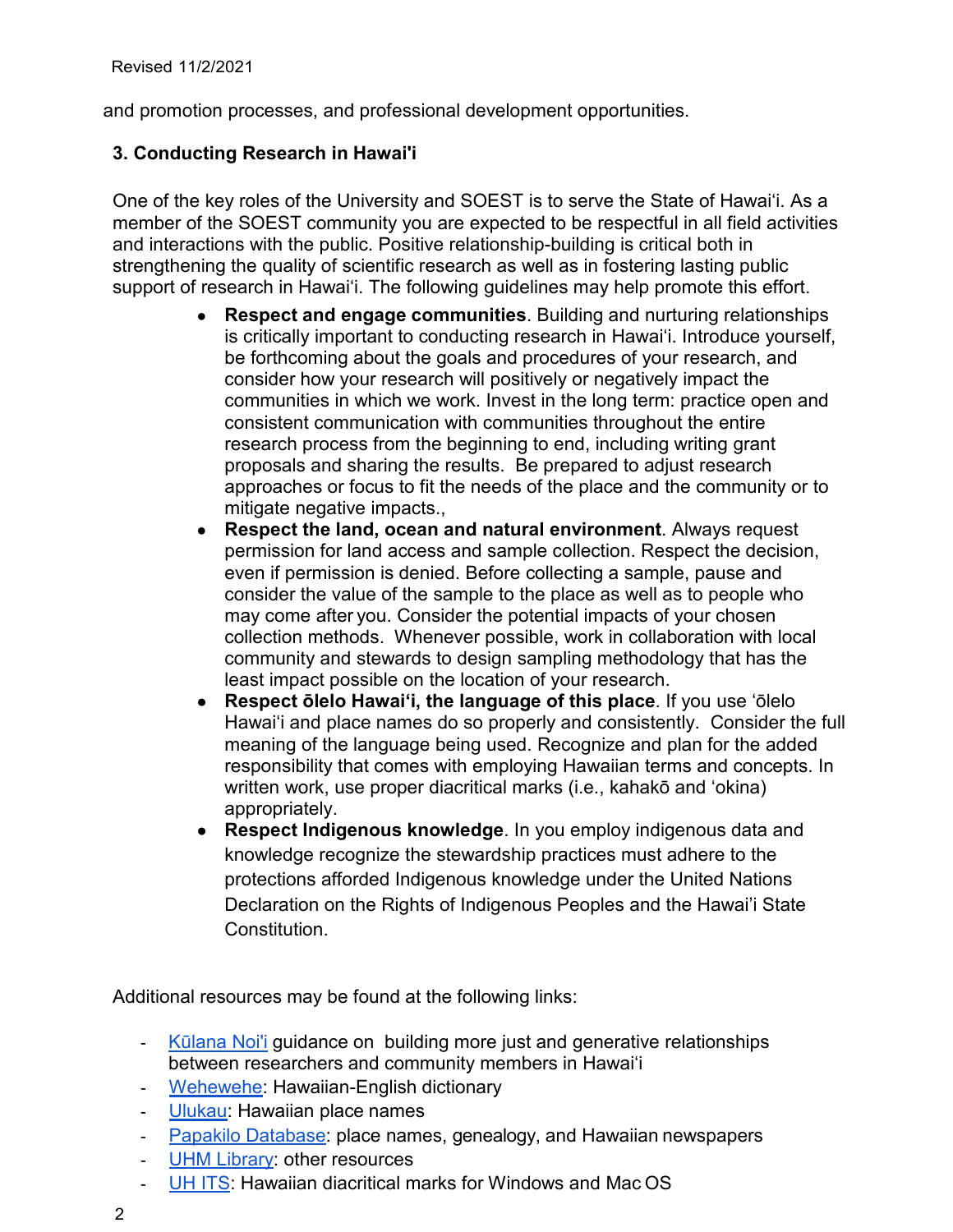- [UHM Hawaiian Place of Learning Advancement Office:](https://manoa.hawaii.edu/nhpol/) to foster a rooted, resilient, and responsive community that advances UH Mānoa as a Native Hawaiian Place of **Learning**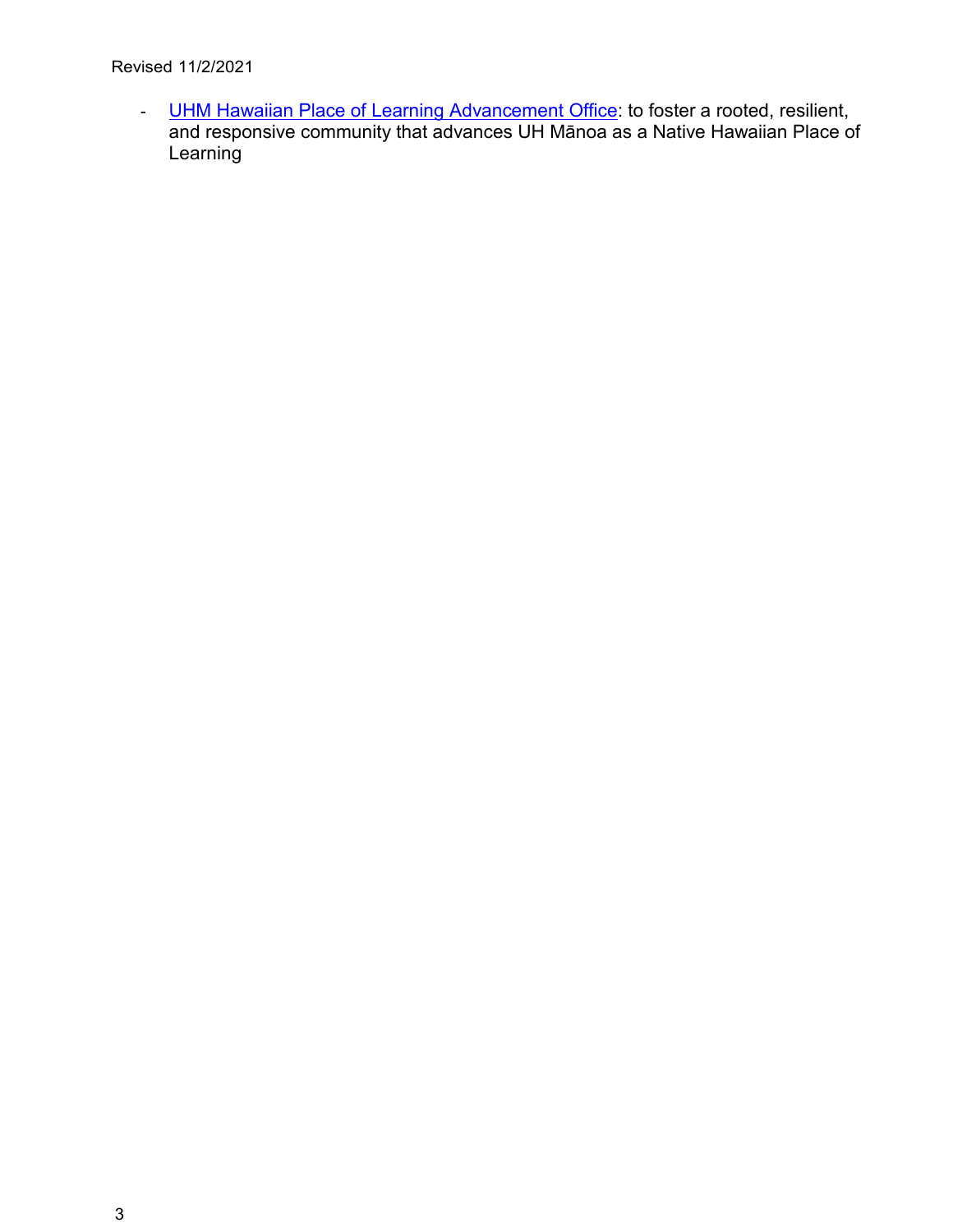## **SOEST Recommended Best Practices:**

Each member of the SOEST community is expected to contribute to a safe, supportive, enjoyable, and productive environment. This is accomplished by demonstrating one's own behavior of respectfulness, professionalism, empathy, and inclusivity while interacting with others as outlined in the examples below.

#### **Exemplary Behavior:**

- a. **Be respectful**. Be supportive, civil, encouraging, fair, dependable, trustworthy, and courteous. Treat everyone with equal respect regardless of race, sex, gender, age, ethnicity, culture, socio-economic background, sexual orientation, political or other viewpoints, spiritual practices, physical abilities, religion, national origin and any other human condition. Be aware of, and avoid, potentially negative effects of your own (unconscious) biases. Continually examine your position of power and privilege and how that impacts relationships and implications of your actions on others.
- b. **Be professional.** Work and behave in such a way that others think of you as competent, reliable and respectful. Professionals are a credit not only to themselves, but also to others. Conduct yourself in a professional manner at all times.
- c. **Be collaborative.** Acknowledge the contributions of team members, including authorship credit as appropriate. Celebrate the accomplishments and successes of others. Treat mistakes, shortcomings, and conflicts as opportunities for improvement through respectful exchanges.
- d. **Be a role model**. Communicate professionally, constructively, respectfully, and positively. Exhibit confidence and leadership. Be knowledgeable and well rounded. Show respect and concern for others. Have humility and willingness to admit mistakes.
- e. **Be ethical**. Be honest, fair, and impartial.
- f. **Be proactive**. Educate yourself about culturally sensitive issues, particularly with regard to Hawaiian and Pacific Island culture. When traveling outside of Hawaiʻi, respect other cultures, languages and conventions. You are representing our community and the university!
- g. **Be inclusive**. Establish an environment that promotes a sense of belonging, and free of intimidation or harassment. Be respectful and inclusive of individuals from a variety of backgrounds. Be cognizant of the burden placed on students, facility, and partners from minority communities to serve as representatives, educators, advocates, and guides on issues of equity and diversity.

Each member within the SOEST community plays an important role in expressing and exemplifying the principles of the SOEST Code of Conduct:

# **1. Administrators, Faculty, Post Docs, & Staff**

- a. Actively contribute to the teaching, advising, service, and research activities of your division, department, SOEST, and the University.
- b. Participate in department activities as befits your position such as attending seminars and student defenses.
- c. Do not exploit power differences between senior and junior faculty, faculty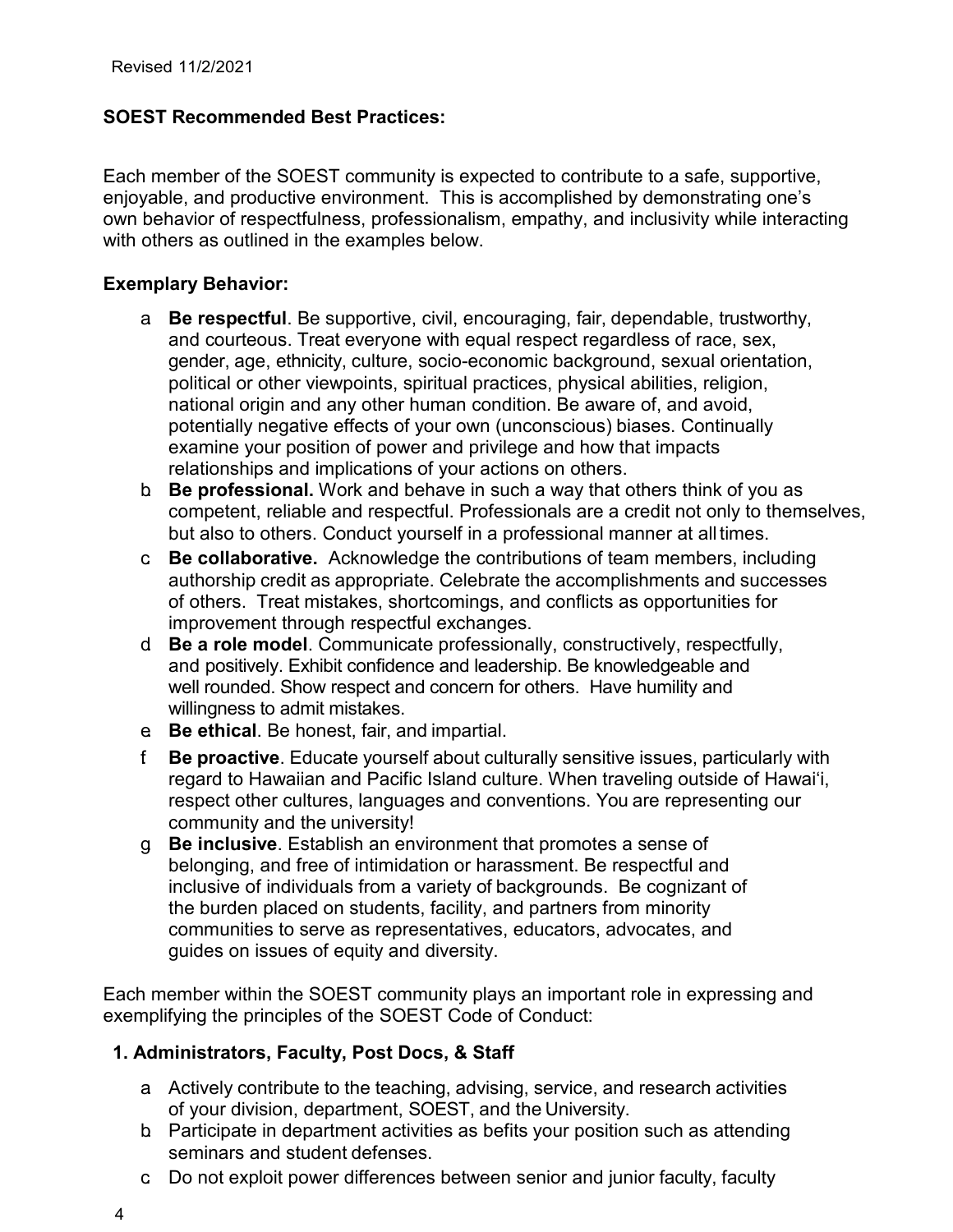and staff, faculty and students, staff and students, and graduate students and undergraduates.

- d. Be attentive to differences in behavioral and communication styles, roles, skills, strengths, weaknesses, as well as personal circumstances.
- e. Create an intellectually stimulating environment with consistent standards, so that everyone can thrive.
- f. Immediately address bad behavior inconsistent with these guidelines. Tenured faculty and senior administrators should be particularly proactive in this regard.

# **2. Advisor & Mentor**

- a. Set clear expectations and timelines, schedule and honor regular meeting times, provide timely feedback (e.g., papers, proposals, and theses).
- b. Be mindful and not exploit power differences between mentor and mentee/advisee.
- c. Encourage and support professional development, even when it is outside of your advisees' primary project.
- d. Be considerate of the time constraints and competing demands of advisees.
- e. Protect advisee's agreed-upon roles in a project, rights to data use, and the appropriate level of authorship in presentations and publications.
- f. Observe departmental timelines for student progress and degree completion.
- g. Be dependable when serving on student committees.

Additional resources may be found at the following links:

- http://www2.hawaii.edu/~gurdal/grad/Mentoring Guide.pdf
- https://manoa.hawaii.edu/graduate/wpcontent/uploads/Manoa\_Mentoring\_Guide\_2019. pdf
- https://manoa.hawaii.edu/graduate/wpcontent/uploads/graduate\_faculty\_members\_dos \_donts.pdf
- https://rackham.umich.edu/downloads/how-to-mentor-graduate-students.pdf

# **3. Class Instructor (including Teaching Assistant)**

Instructors are guided by the Policies and Procedures of the UH Mānoa's Office of Student Affairs. Points of emphasis or in addition are as follows.

- a. Be mindful of, and do not exploit, the power difference between instructors and students.
- b. Show that you care about your students' well-being and academic goals. Respect students' time constraints and responsibilities outside of your class.
- c. Empower all students to participate fully in class, lab, and field activities while being sensitive to differences in students' learning and communication styles.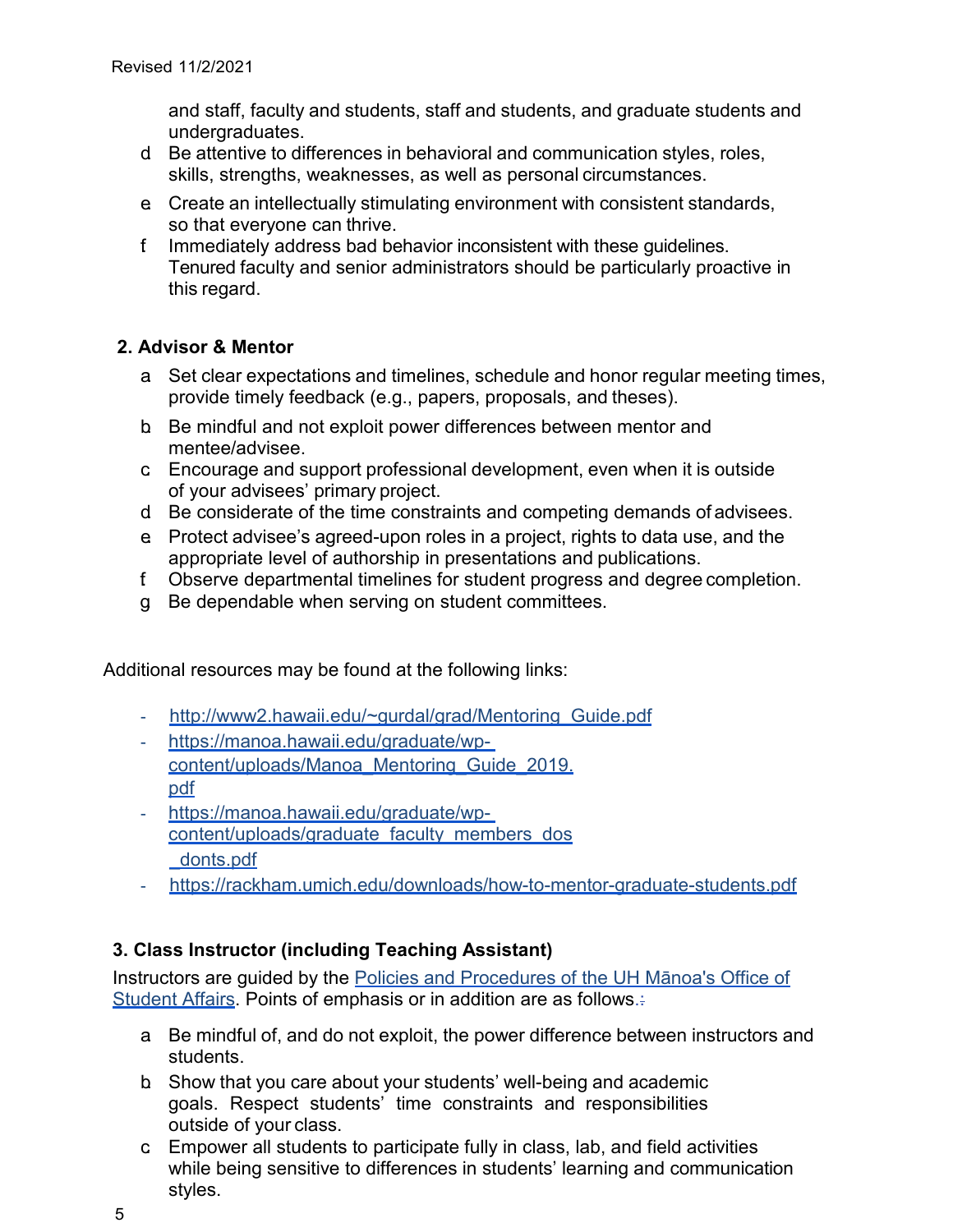- d. Provide timely and constructive feedback to students.
- e. Ensure that course expectations and requirements, including field trips and due dates, are set at the start of the class and remain unchanged unless absolutelynecessary.
- f. Practice safety at all times in the field, lab, and classroom. Ensure completion of UH lab safety training. All participants should be aware of safety and emergency procedures, and encouraged to have first aid and CPR certifications.

#### **4. Students**

Students are guided by the Policies and Procedures of the UH Mānoa's Office of Student Affairs, as well as the UH System Student Code of Conduct. Points of emphasis or in addition are as follows:

- a. Practice academic honesty and integrity in all activities.
- b. Be proactive in your own education. Initiate and engage in communication with your advisor and committee members.
- c. Communicate your career goals to your advisor. Take advantage of professional development opportunities.
- d. Be observant of the timelines, forms, and policies of the Department, College, and University for your degree.
- e. Provide and be receptive to positive and constructive feedback using appropriate channels.

In addition, the following national guidelines and codes of conduct can be used for reference:

\_\_\_\_\_\_\_\_\_\_\_\_\_\_\_\_\_\_\_\_\_\_\_\_\_\_\_\_\_\_\_\_\_\_\_\_\_\_\_\_\_\_\_\_\_\_

- a. U.S. Equal Employment Opportunity Commission https:/[/www.eeoc.gov/prohibited-employment-policiespractices.](http://www.eeoc.gov/prohibited-employment-policiespractices)
- b. American Geophysical Union AGU's Scientific Integrity and Professional Ethics.
- c. American Geosciences Institute AGI Guidelines for Ethical Professional Conduct.
- d. Society for the Advancement of Chicanos/Hispanics and Native Americans in Science (SACNAS)

https:/[/www.sacnas.org/wp-content/uploads/2021/02/2021SACNASCodeofConduct.pdf.](http://www.sacnas.org/wp-content/uploads/2021/02/2021SACNASCodeofConduct.pdf)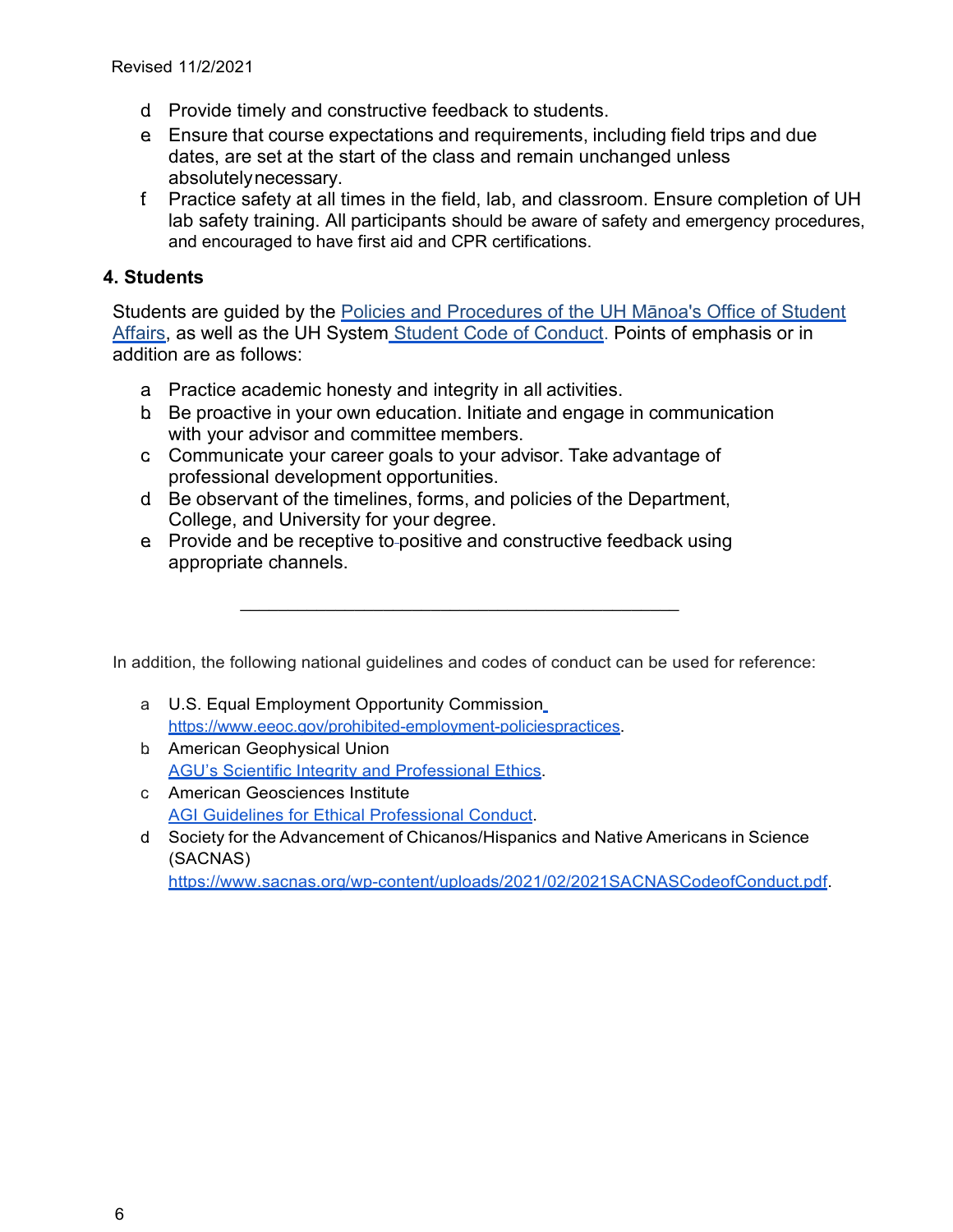## **The SOEST Code of Conduct complement the following UH policies:**

- a. Board of Regents Policy, Ethical Standards of Conduct
- b. Title IX
- c. Equal Employment Opportunity and Affirmative Action (EEO/AA) Policies
- d. UH System Policies and Procedures Information System (PPIS)
	- Student Conduct Code
	- Workplace Non-Violence
	- Policy for Responding to Allegations of Research and Scholarly Misconduct;

# **UHM Misconduct Policies, and Procedures for Resolving Conflicts or Reporting Violations**

Employees and students at the University of Hawaiʻi at Mānoa (UHM) are governed by a set of policies and procedures that define unacceptable conduct, how incidents of misconduct should be reported, and how conflicts should be resolved. These include policies pertaining to workplace violence, sex discrimination and gender-based violence, equal employment opportunity and affirmative action, student conduct, research and scholarly misconduct, academic grievances arising between students and instructors, and graduate student grievances arising between graduate students and graduate faculty. These policies and procedures are summarized below, in order to clarify what is considered unacceptable conduct and provide guidance on how individuals should address behavior that may violate these policies.

# **General Grievances through the EEO/AA Office**

Employees of, and applicants to UH are protected under Federal law from discrimination on the basis of: race; color; religion; sex; national origin; disability; and genetics. Further, the State of Hawaiʻi protects against discrimination based on sexual orientation or gender identity. The Equal Employment Opportunity and Affirmative Action (EEO/AA) Office promotes the University's commitment to diversity for employees of the Mānoa Campus and System Offices. Allegations of discrimination by UH employees, faculty, and students can be further handled through the Equal Employment Opportunity and Affirmative Action Office. The general procedures are outlined below.

Please Note: EEO does not have system-wide jurisdiction. Contact information for each campus is listed on their website (https:/[/www.hawaii.edu/offices/eeo/eeo-](http://www.hawaii.edu/offices/eeo/eeo-) coordinators/).

# **Handling Complaints**

#### Informal Complaint

A resolution at the department level is encouraged but not required (as outlined in the academic and student grievance sections). If the circumstances of the complaint prevent the student or employee from discussing the matter with the other party or at the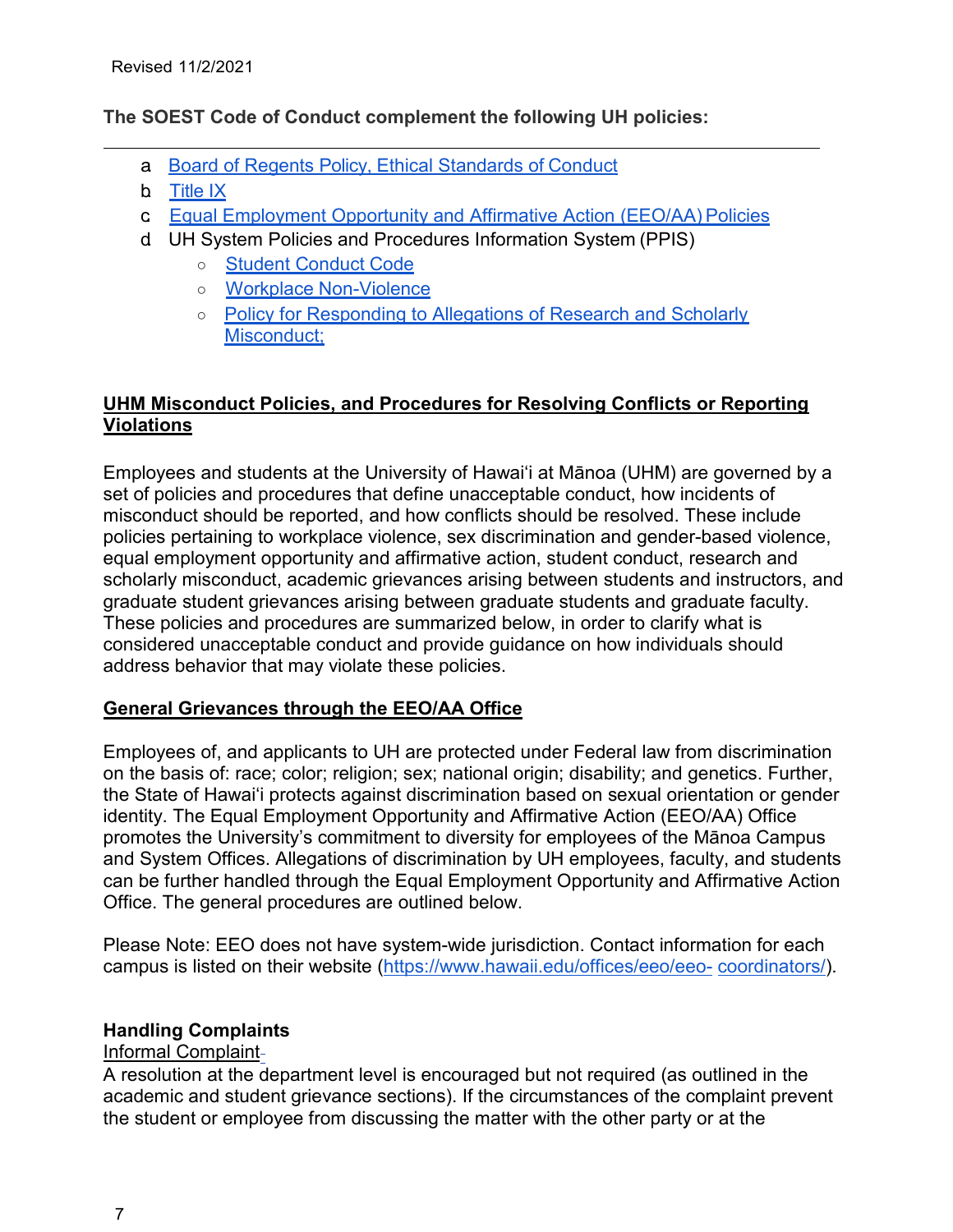department level, the Complainant may contact the Complaint Officer for assistance. The Complaint Officer will attempt to resolve the matter informally. Additionally, an Alternative Dispute Resolution (ADR) can be utilized for informal complaint resolution if both the Complainant and Respondent agree.

#### Formal Complaint:

A complaint must be made in writing, within 180 days of the (most recent) incident, and must include the name of the Respondent, and describe the complaint. An Investigating Officer will be assigned for fact finding and will provide a written summary of the complaint to the Respondent within 10 days of receiving the complaint.

Complete information including definitions, rebuttals, forms, and timelines can be found here: https:/[/www.hawaii.edu/offices/eeo/complaint-procedures/.](http://www.hawaii.edu/offices/eeo/complaint-procedures/) RCUH employees should refer to RCUH EEO policies and procedures: https:/[/www.rcuh.com/3-000/3-100/3-110/.](http://www.rcuh.com/3-000/3-100/3-110/)

## **Workplace Non-Violence**

The University of Hawai'i prohibits any work related or workplace violence against its students, faculty, staff, visitors and contract employees that materially and substantially interferes with an individual's work, academic performance, and/or workplace safety and/or otherwise subjectively and objectively creates a hostile environment. Such prohibited violent acts may involve physical attack, property damage, as well as written or verbal statements or non-verbal gestures that, to a reasonable person, express or suggest the intent to cause physical or mental harm to another person.

All administrators, faculty, staff, contract employees and students are responsible for maintaining a university campus environment that ensures that all members are treated with civility and respect to fulfill the University's missions and goals. The University fully supports the efforts of the State of Hawai'i and is committed to a workplace free of violence.

The University of Hawai'i system prohibits and will not tolerate retaliation. Retaliation is defined as adverse actions that would dissuade a reasonable person from making or supporting a charge of workplace violence or hostile treatment against any individual.

#### **Further documentation:**

• <http://www0.hawaii.edu/policy/?action=viewPolicy&policySection=ep&policyChapter> =9&policyNumber=210

# **Title IX**

Title IX covers any form of sex discrimination; sexual harassment, including the conditional provision of an aid, benefit or services on an individual's participation in unwelcome sexual conduct, or unwelcome conduct determined by a reasonable person, to be so severe and pervasive and objectively offensive, that it effectively denies a person equal access to the University; and gender-based violence, such as gender-based harassment, including harassment based on actual or perceived sex, gender, sexual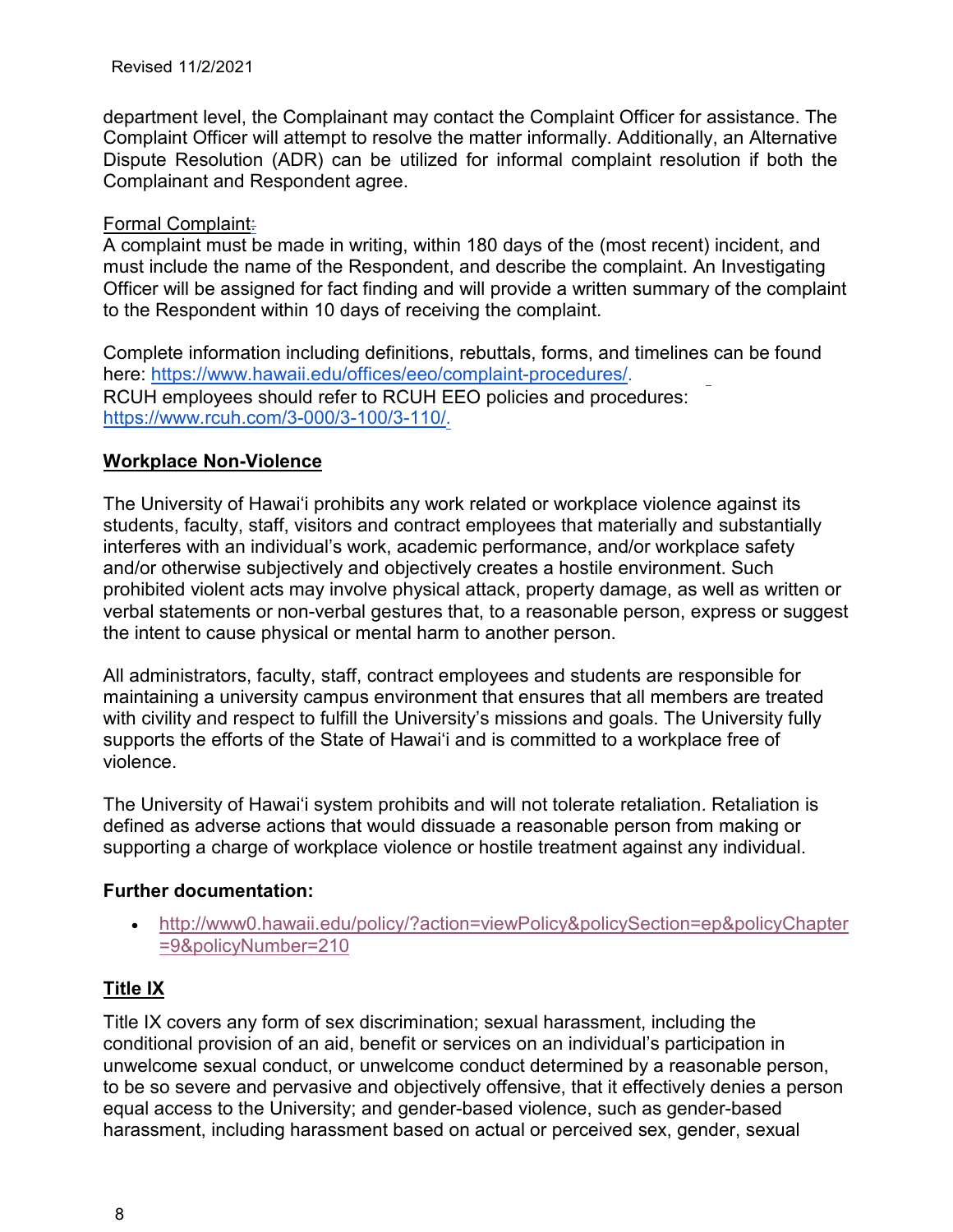orientation, gender identity, or gender expression; sexual exploitation; sexual assault; domestic violence; dating violence; and stalking.

#### **Further documentation:**

- Title IX and the Office of Institutional Equity (OIE): https:/[/www.hawaii.edu/titleix/](http://www.hawaii.edu/titleix/)
- Title IX coordinators: https:/[/www.hawaii.edu/titleix/help/coordinator/](http://www.hawaii.edu/titleix/help/coordinator/)
- Confidential resources: https:/[/www.hawaii.edu/titleix/help/confidential/](http://www.hawaii.edu/titleix/help/confidential/)
- Community resources: https:/[/www.hawaii.edu/titleix/help/community-resources/](http://www.hawaii.edu/titleix/help/community-resources/)

#### **To report a sex discrimination or gender-based violence related incidence:**

- https://report.system.hawaii.edu/student
- You have the option to log in to the portal using your UH name but that is not anonymous, or you can continue to the report without logging in and remain anonymous. This latter option can also be used if you do not have a UH username.

RCUH employees should refer to RCUH Sexual Harassment policies and procedures: https:/[/www.rcuh.com/3-000/3-100/3-120/.](http://www.rcuh.com/3-000/3-100/3-120/)

# **System-wide Student Conduct Code**

The policies set forth in this code are intended to serve primarily as an extension of UH's educational mission to guide students in their growth as members of the UH and broader communities. Choosing to join the UH community obligates each student to abide by this code of conduct. As members of the UH community, students accept the responsibility to become fully acquainted with UH's rules and to comply with UH's authority. UH expects students to maintain standards of personal integrity that are in harmony with the educational goals of UH; to respect the rights, privileges, and property of others; and to observe national, state, and local laws and University policies and procedures. The UH Student Conduct Code applies at all locations of UH, including any affiliated residence hall.

#### **Further documentation:**

• https:/[/www.hawaii.edu/policy/?action=viewPolicy&policySection=ep&policyChapter](http://www.hawaii.edu/policy/?action=viewPolicy&policySection=ep&policyChapter) =7&policyNumber=208

# **Research and Scholarly Misconduct**

Misconduct under this category includes: fabrication of data or results and recording or reporting them; falsification of research materials, equipment or processes, or changing or omitting data that means that the research record is not accurately represented; plagiarism in appropriating someone else's ideas, processes, results or words without giving appropriate credit; the misappropriation of funds, where funds are used that violate the terms of a grant or regulations and policies; inappropriate behavior regarding accusations of misconduct in bad faith, withholding or destroying information relevant to a claim of misconduct, reckless or false testimony to an Ethics Committee or Review Panel member, and retaliation against persons involved in an investigation; and the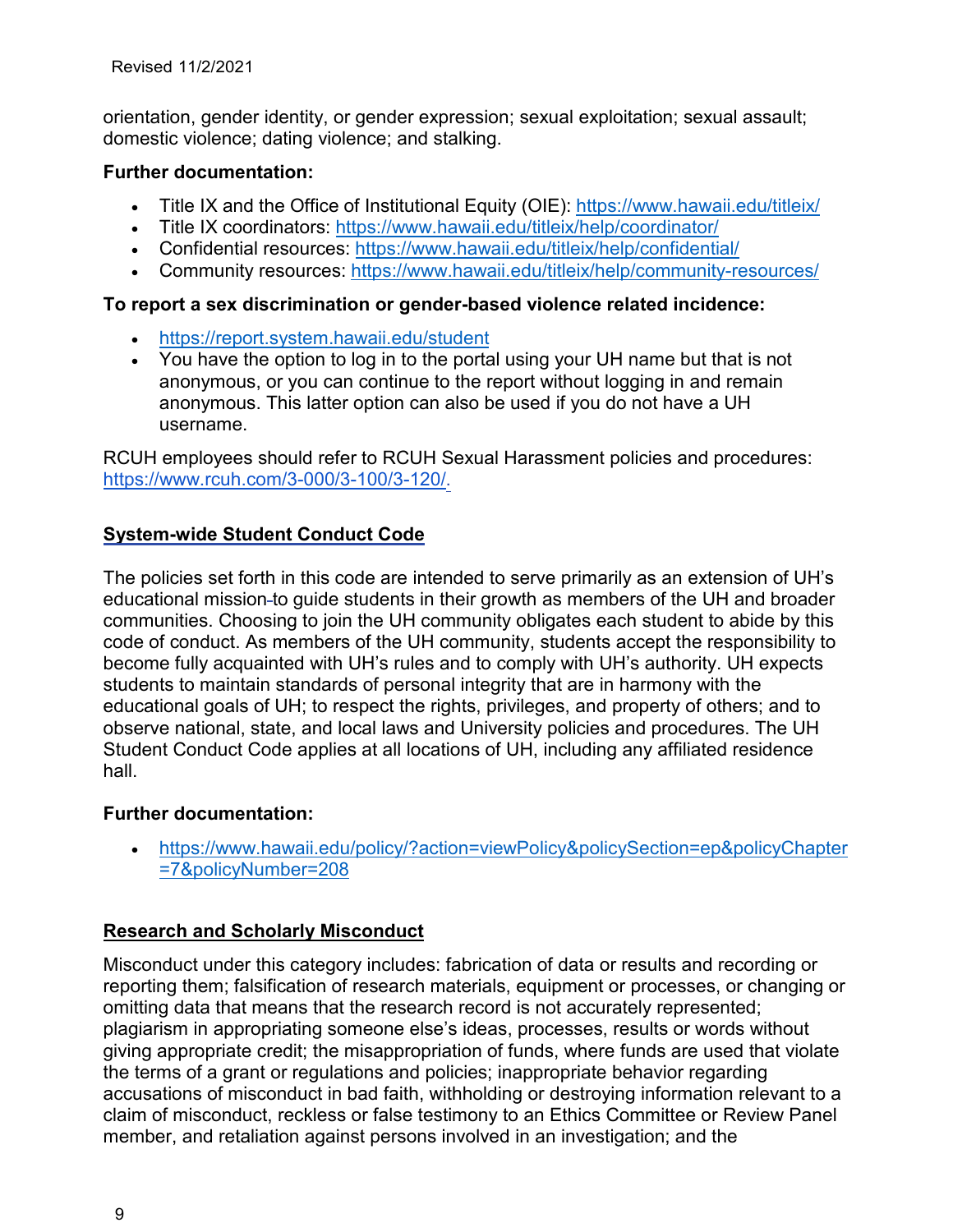misrepresentation of qualifications, experience or research accomplishments to advance a research program, to obtain external funding or for other professional advancements.

An observed, suspected or apparent misconduct should be reported to the Research Integrity Officer (RIO) from the Office of Research Integrity (ORI), to a member of the University administration or to members of the Ethics Committee (also part of ORI). If an individual is unsure whether the suspected incident meets the definition of research misconduct, they may meet with or contact the RIO to discuss the situation informally, which may include discussing it anonymously and/or hypothetically.

The RIO shall protect the identity of the respondents, complainants, informants and witnesses. Any alleged or apparent retaliation against complainants, informants, witnesses or committee members should be reported immediately to the RIO, who shall review the matter, and take all reasonable and practical efforts to counter this as necessary. The RIO and other institutional officers shall also make all reasonable and practical efforts to protect or restore the reputation of the person accused if no finding of research misconduct is made.

#### **Further documentation:**

• The full relevant policy can be found on https:/[/www.hawaii.edu/policy/?action=viewPolicy&policySection=ep&policyChapter](http://www.hawaii.edu/policy/?action=viewPolicy&policySection=ep&policyChapter) =12&policyNumber=211 or search EP12.211 on https:/[/www.hawaii.edu/policy/](http://www.hawaii.edu/policy/)

#### **To report a suspected research misconduct:**

- Reports must contain enough information to be considered specific and credible. Report what you know, but do not investigate yourself. Report should include: name of respondent(s); name of whistle-blowers(s) (if wish to be identified); names of witnesses; description of misconduct; when misconduct occurred; supporting documentation; grand number or title (if known); and funding source (if known).
- See more at: https://researchcompliance.hawaii.edu/programs/researchintegrity/report-research-misconduct/

#### **Academic Grievances**

It is the policy of the UHM, that faculty and students of UHM be provided consistent and equitable treatment in resolving disputes arising from the academic relationship between faculty and student(s). The applicability of this policy is limited to those issues directly associated and concomitant with the faculty member's responsibilities as a teacher and the student's responsibilities as a learner. For matters involving alleged academic dishonesty the Student Conduct Code should be consulted.

Misconduct includes failure of faculty to meet the responsibilities stated in the linked document, for example:

• To provide students equitable and unbiased treatment in an educational climate free from harassment and discrimination.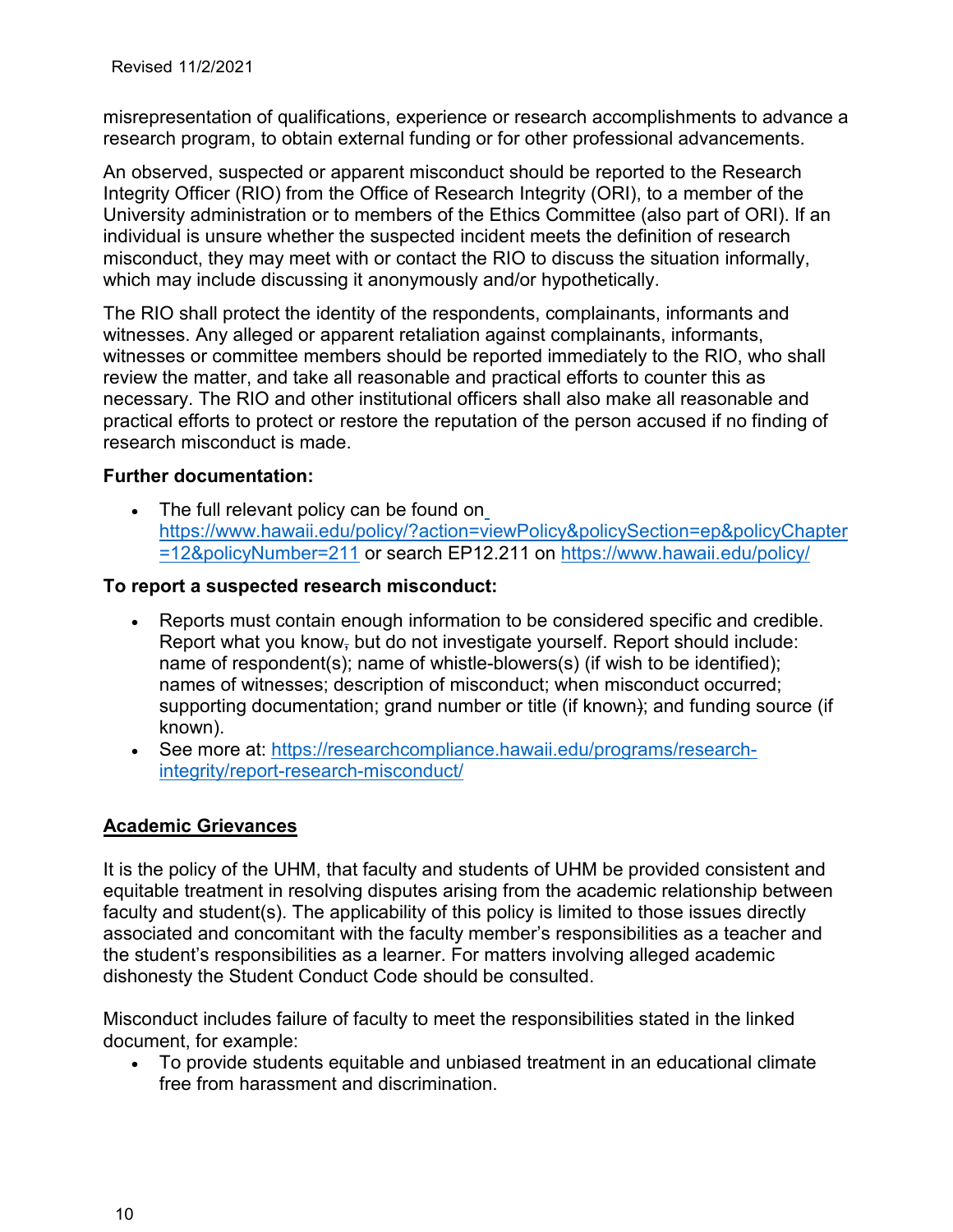- To provide students with sufficient and timely information, in writing, on the standards they are expected to meet and the procedures used to evaluate their achievements in their academic program.
- To provide students timely evaluation in a fair, objective, and consistent manner.

#### **Further documentation:**

• Academic Grievance Procedures[:](http://studentaffairs.manoa.hawaii.edu/policies/academic_grievance/) [http://studentaffairs.manoa.hawaii.edu/policies/academic\\_grievance/](http://studentaffairs.manoa.hawaii.edu/policies/academic_grievance/)

## **Addressing Grievances:**

Attempt an informal resolution with the faculty member. The student may wish to consult, in this order, the Department Chairperson or Graduate Faculty Chairperson, the Office of Student Conduct, and/or the Dean of Students.

If an informal resolution is not satisfactory, the student should prepare a formal complaint in writing, indicate the facts, specific violations, and the remedy sought. The complaint is presented to the Department or Graduate Faculty Chair, as appropriate. Details of the process to be followed by the chair are in the linked document\*. Failing a satisfactory resolution, the grievance can be appealed to the Office of Student Conduct, to be addressed by the Academic Grievance Committee.

## **Graduate Student Grievances**

These policies and procedures apply to grievance situations unique to graduate students, between the student and their program. Such grievances may involve:

- Specific graduate program requirements (including adequate academic progress),
- Qualifying and comprehensive exams,
- Formation and composition of the thesis or dissertation committee,
- Final defense of the thesis or dissertation; and,
- Infringement of intellectual property.

Misconduct covered by this policy includes failure to fulfill graduate faculty responsibilities, including but not limited to:

- Accessible to all students under their guidance;
- Be candid and fair in their relations with students and avoiding demeaning conduct;
- Avoid an abuse of power;
- Adhere to academic senate and grad division policies concerning co-authorship; and
- Provide an educational climate free from discrimination or harassment.

#### **Further documentation:**

• Graduate Student Grievances guide - https://manoa.hawaii.edu/graduate/graduatestudent-grievances/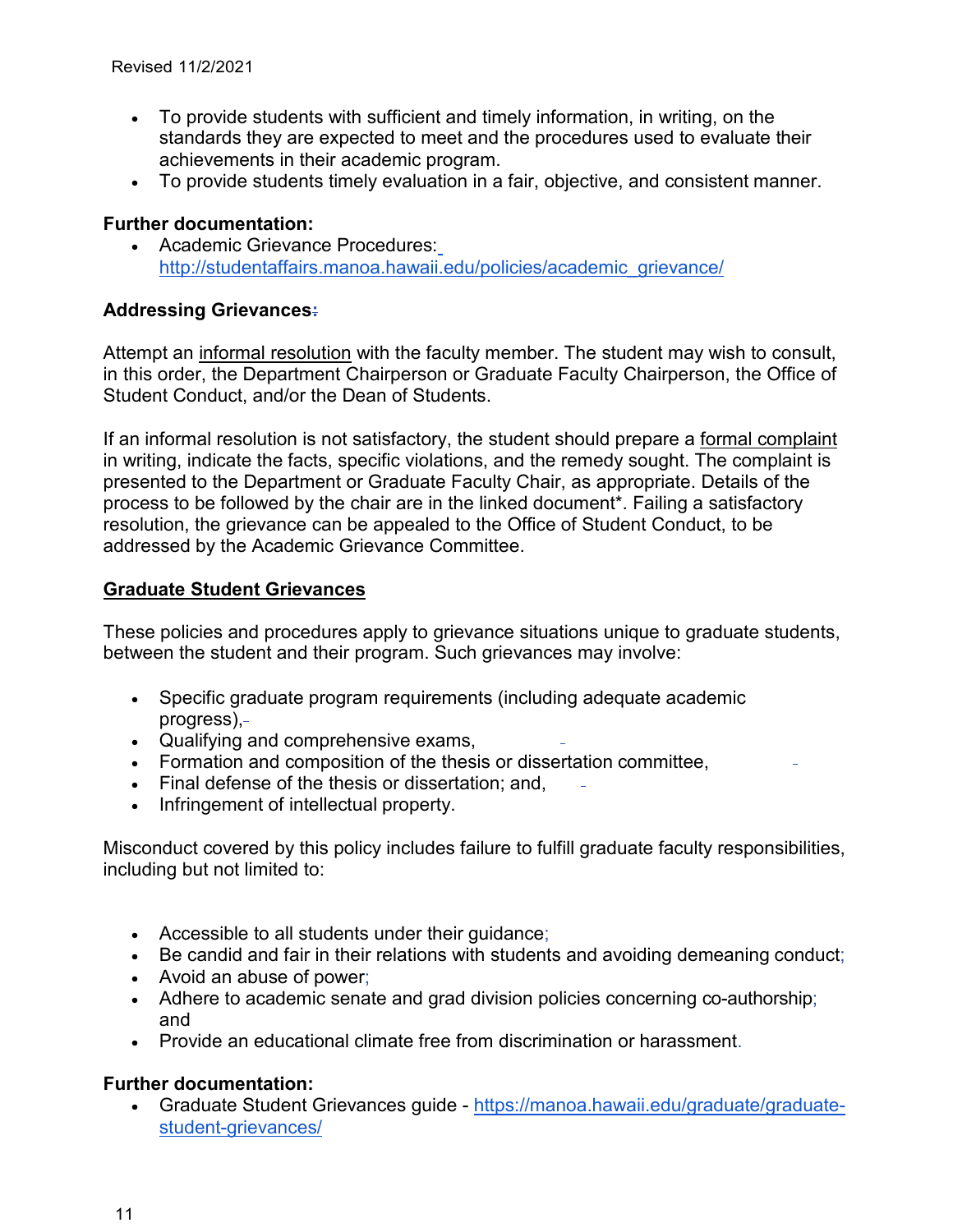• Graduate Faculty Standards and Responsibilities https://manoa.hawaii.edu/graduate/standards-responsibilities/

## **Addressing Grievances:**

First make a good faith effort at informal conflict resolution, using available campus resources.

The graduate student shall attempt, insofar as possible, to resolve the problem with the faculty member(s) involved. In the attempt to resolve the matter with the faculty member, the student may wish to consult, in the following suggested order: 1) the Graduate Chair; 2) the Department Chair; 3) the Dean or Associate Dean of the Academic Unit in which the graduate student is enrolled; and/or 4) the Dean or Associate Dean of Graduate Division. In addition, any combination of the above may be approached to assist in an informal resolution.

During the informal stage of conflict resolution, the Graduate Dean and the Associate Graduate Dean provide counseling and guidance, and assist with informal resolution of the conflict. However, once a formal grievance is filed, the Graduate Division becomes the official arbitrator and must remain impartial to all parties involved in the conflict.

The GSO Executive Council supports graduate students during both the stages of informal conflict resolution and formal grievance.

For issues pertaining to discrimination contact EEO/AA, sexual harassment or assault contact Office of Title IX.

Formal grievance: If informal resolution is not satisfactory, the student can file a written grievance with the Graduate Chair (see link above for the process). If this is not deemed satisfactory then the student can appeal to the Dean of the academic unit followed by the Graduate Dean, who will form a Graduate Grievance Committee.

# **Contact information for reporting misconduct**

| Issue                     | Office                                             | Phone                | Email / Website    |
|---------------------------|----------------------------------------------------|----------------------|--------------------|
| <b>Workplace Violence</b> | <b>Human Resources</b>                             | $(808)$ 956-<br>8458 | <b>OHR</b> website |
| Workplace Violence        | Office of the Vice President for<br>Administration | $(808)$ 956-<br>6405 | vpadmin@hawaii.edu |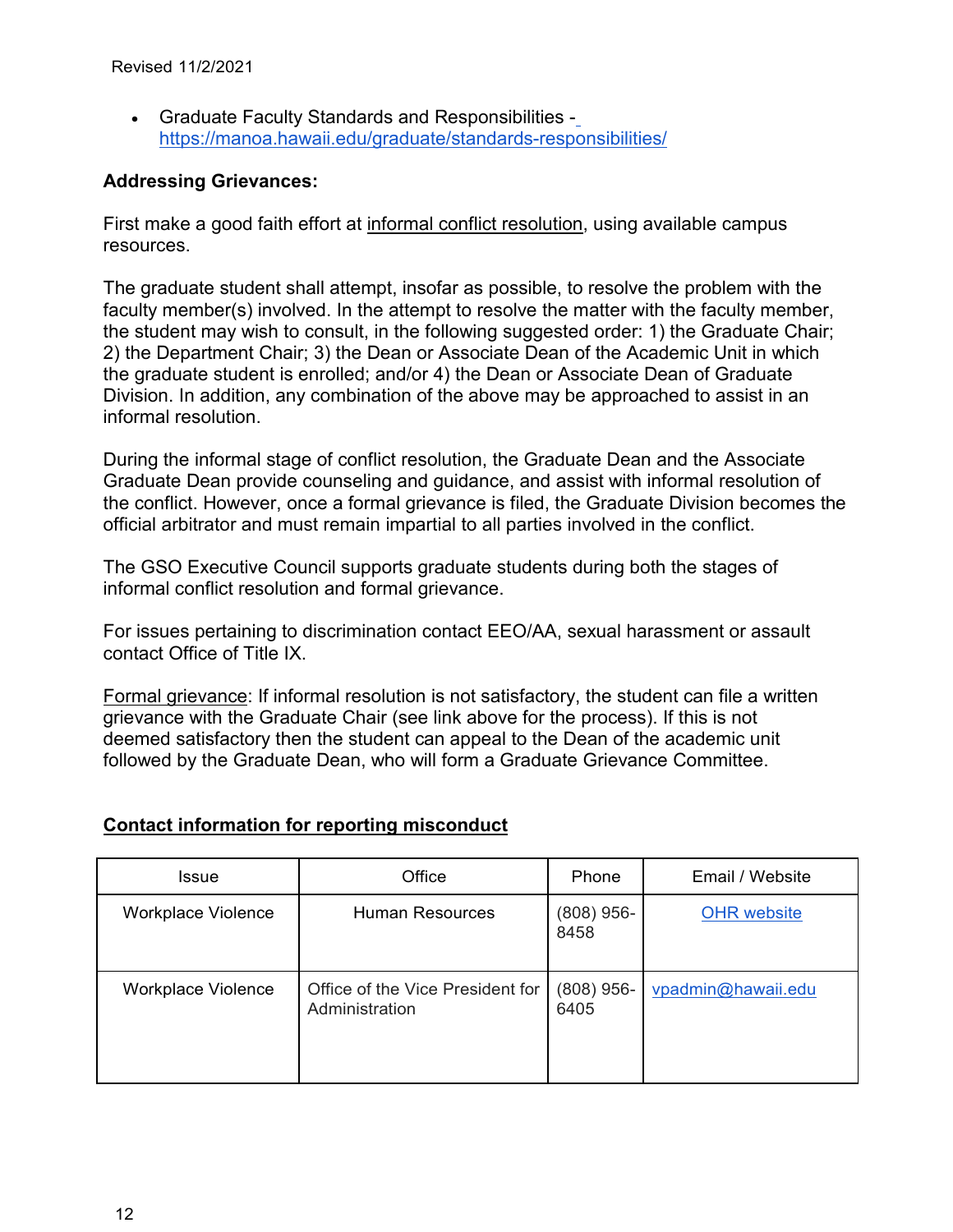| Title IX                                        | <b>Office of Institutional Equity</b><br>(OIE)                       | $(808)$ 956-<br>8629 | equity@hawaii.edu                              |
|-------------------------------------------------|----------------------------------------------------------------------|----------------------|------------------------------------------------|
| <b>Student Misconduct</b>                       | Office of the Associate Vice<br><b>President for Student Affairs</b> | $(808)$ 956-<br>8753 | avpsa@hawaii.edu                               |
| <b>Research Misconduct</b>                      | Office of the Vice President for<br>Research and Innovation          | $(808)$ 956-<br>5006 | uhovpri@hawaii.edu                             |
| <b>Research Misconduct</b>                      | UH Research Integrity Officer:<br>Victoria Rivera                    |                      | uhrio@hawaii.edu                               |
| <b>Academic Grievances</b>                      | <b>Office of Student Conduct</b>                                     | 2537                 | (808) 956- osc@hawaii.edu                      |
| <b>Academic Grievances</b>                      | Dean of Students                                                     | $(808)$ 956-<br>3290 | vcs@hawaii.edu                                 |
| <b>Graduate Student</b><br>Grievances           | Office of the Dean of Graduate<br><b>Division</b>                    | $(808)$ 956-<br>7541 |                                                |
| <b>Graduate Student</b><br>Grievances           | Office of the Associate Dean<br>of Graduate Division                 | $(808)$ 956-<br>8950 |                                                |
| <b>Graduate Student</b><br>Grievances (Support) | <b>Graduate Student</b><br>Organization (GSO) Executive<br>Council   |                      | <b>GSO Executive Council</b><br><b>Members</b> |